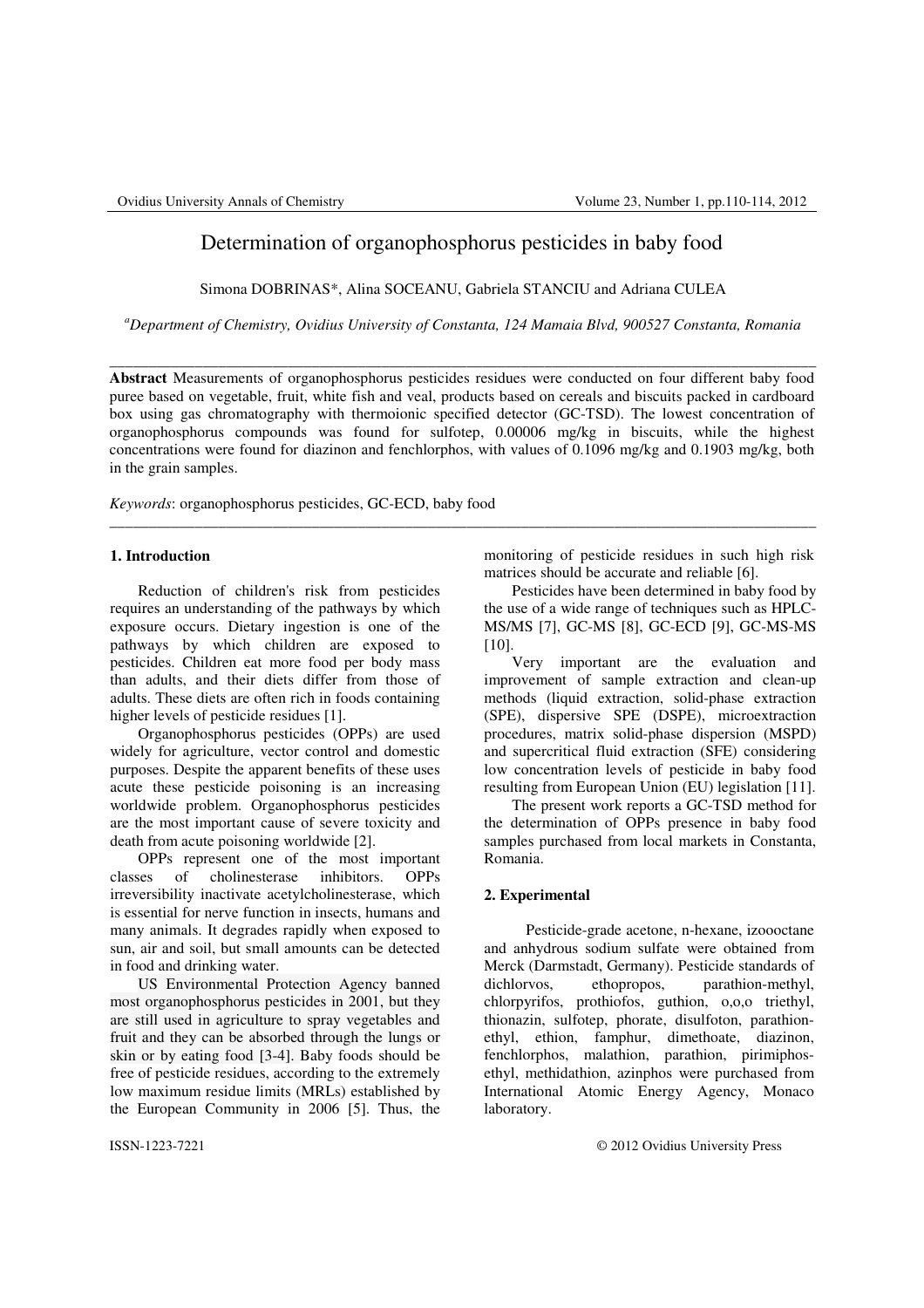A mixed standard solution was prepared from the stock solutions. A series of calibration standards were prepared by diluting 10 mg/L of the mixed standard solution to produce final concentrations.

Florisil, obtained from Fluka (Switzerland) was assayed for preconcentration step and was activated 12 h at  $130^{\circ}$ C before use. Anhydrous sodium sulphate was activated at  $200^{\circ}$ C for 2 h before use.

### *2.2. Samples*

Different baby-food samples were purchased from the local market. The different product categories were a fruit-based, a vegetable-based, a meat–vegetable based and fish–vegetable based purée packed in a glass-jar, cereals-based product and biscuits packed in cardboard box. The sample jars and cardboard box were stored unopened at  $+4^{\circ}$ C before the analysis.

#### *2.3. Sample extraction and clean-up*

8 g of each baby-food sample was placed into a homogenizer jar and mixed with anhydrous sodium sulphate in an amount three times greater than the weight sample. The homogenised sample was inserted in a cellulose cartridge (33 x 94 mm) which was preliminary cleaned with hexane for 8 h. Then the internal standard was added (10  $\mu$ L of 2,4,5, trichlorobiphenile 10 ng/µL). The Soxhlet extraction takes  $8\pm0.5$  h with hexane  $(250\pm10 \text{ mL})$  as solvent.

The extracts were evaporated under vacuum using a rotary evaporator at  $30\pm 5^0C$ , with low speed, until 15±2 mL volume. Then the concentrated extract was purified by column chromatography. A homemade glass column containing a piece of glass wool on a glass frit was filled with 5 g of activated Florisil and 1 g of anhydrous sodium sulfate on the top. The pesticide residues were eluted with hexane: dichlormethane (3:1) mixture and the eluate was collected in a conical evaporating flask. The sorbent was not allowed to dry during the conditioning and sample loading steps. The eluate was finally concentrated in a Kuderna–Danish concentrator to 1  $\pm 0.2$  mL. The final extract was kept at  $+4^{\circ}$ C before the analysis.

The internal standard method was used and the basis for internal standard selection was the absence of the compound chosen as internal standard.

#### *2.4. Instruments*

A Varian gas chromatograph (model 520) equipped with an thermoionic specified detector (TSD) and a fused–silica capillary column 29,6 m L x 0,32 mm i.d. x 0,25 µm film thickness were used for pesticides analysis. Operating conditions were as follows: initial temperature  $50^{\circ}$ C (2 min), increased at a rate of 25°C/min to 300°C and finally held for 8 min; injector temperature: 250°C; carrier gas: He;<br>column flow-rate: 1.86 mI/min: detector column flow-rate: 1.86 mL/min; detector temperature: 300°C; operation mode: split (electronic pressure control); split/splitless inlet vent – 17.14 mL/min; purge time on: 2.5 min; purge time off: 7 min; injection volume: 1 µL.

In **Table 1** were presented the retention times for the analysed pesticides.

| <b>OPPs</b>      | <b>Retention time (min)</b> |  |  |
|------------------|-----------------------------|--|--|
| 0,0,0 Triethyl   | 6.171                       |  |  |
| Dichlorvos       | 6.683                       |  |  |
| Thionazin        | 8.665                       |  |  |
| Ethopropos       | 8.863                       |  |  |
| Sulfotep         | 9.051                       |  |  |
| Phorate          | 9.261                       |  |  |
| Dimethoate       | 9.553                       |  |  |
| Diazinon         | 9.865                       |  |  |
| Disulfoton       | 10.152                      |  |  |
| Parathion-methyl | 10.887                      |  |  |
| Fenchlorphos     | 11.055                      |  |  |
| Malathion        | 11.422                      |  |  |
| Chlorpyrifos     | 11.620                      |  |  |
| Parathion        | 11.784                      |  |  |
| Parathion-ethyl  | 11.805                      |  |  |
| Pirimiphos-ethyl | 11.990                      |  |  |
| Methidathion     | 13.092                      |  |  |
| Prothiofos       | 13.780                      |  |  |
| Ethion           | 15.089                      |  |  |
| Famphur          | 15.769                      |  |  |
| Azinphos         | 18.864                      |  |  |
| Guthion          | 18.880                      |  |  |

**Table 1.** Retention times of studied pesticides

The typical chromatogram of standards is shown in **Fig. 1.**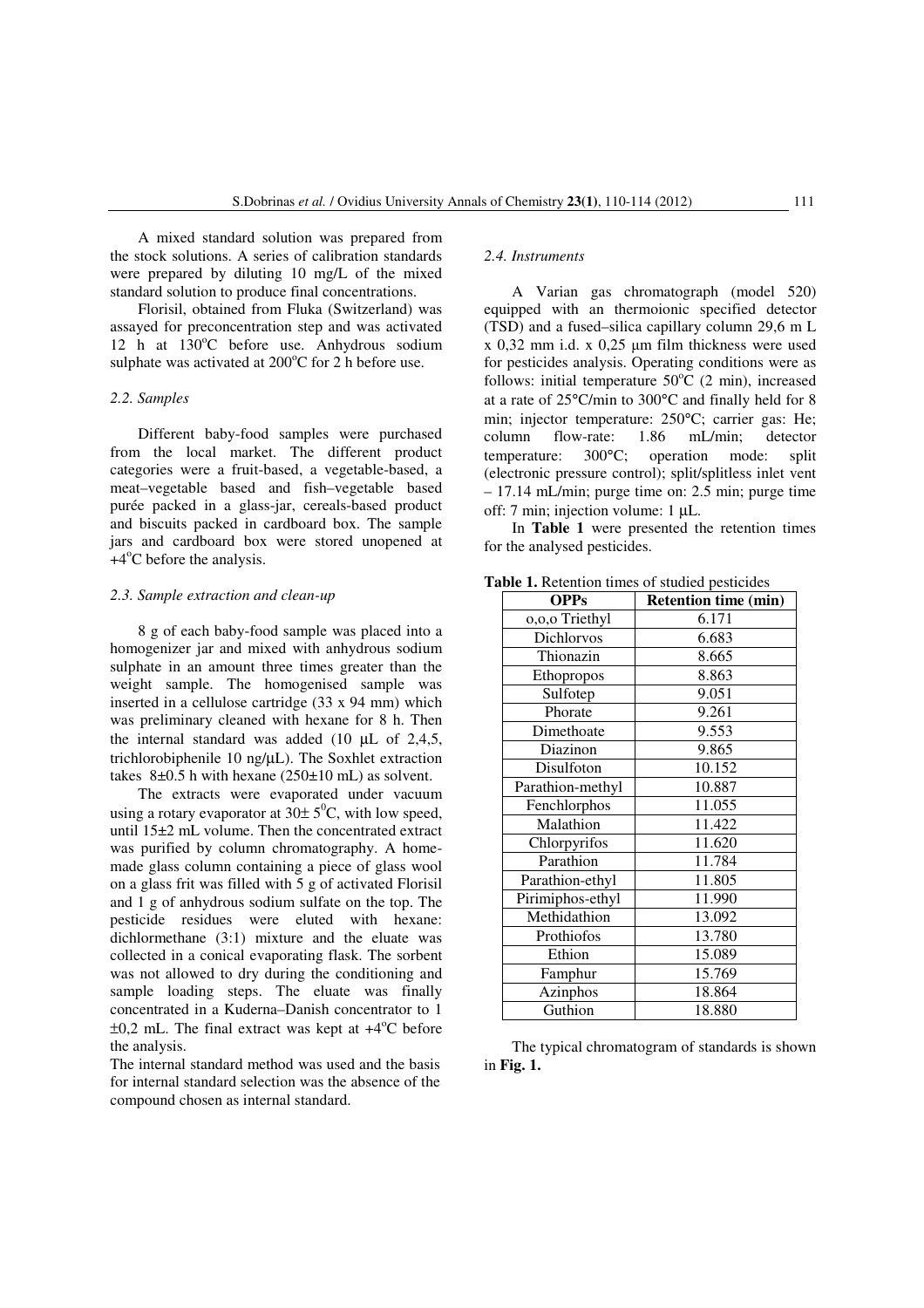

**Fig. 2**. Chromatogram of a fruits purée sample

# **3. Results and Discussions**

The proposed method was used to determine twentytwo OPPs in baby food samples the representative chromatogram obtained for purée based on fruits are shown in **Fig. 2.**

The values of pesticide residues concentrations are presented in **Tables 2-4.**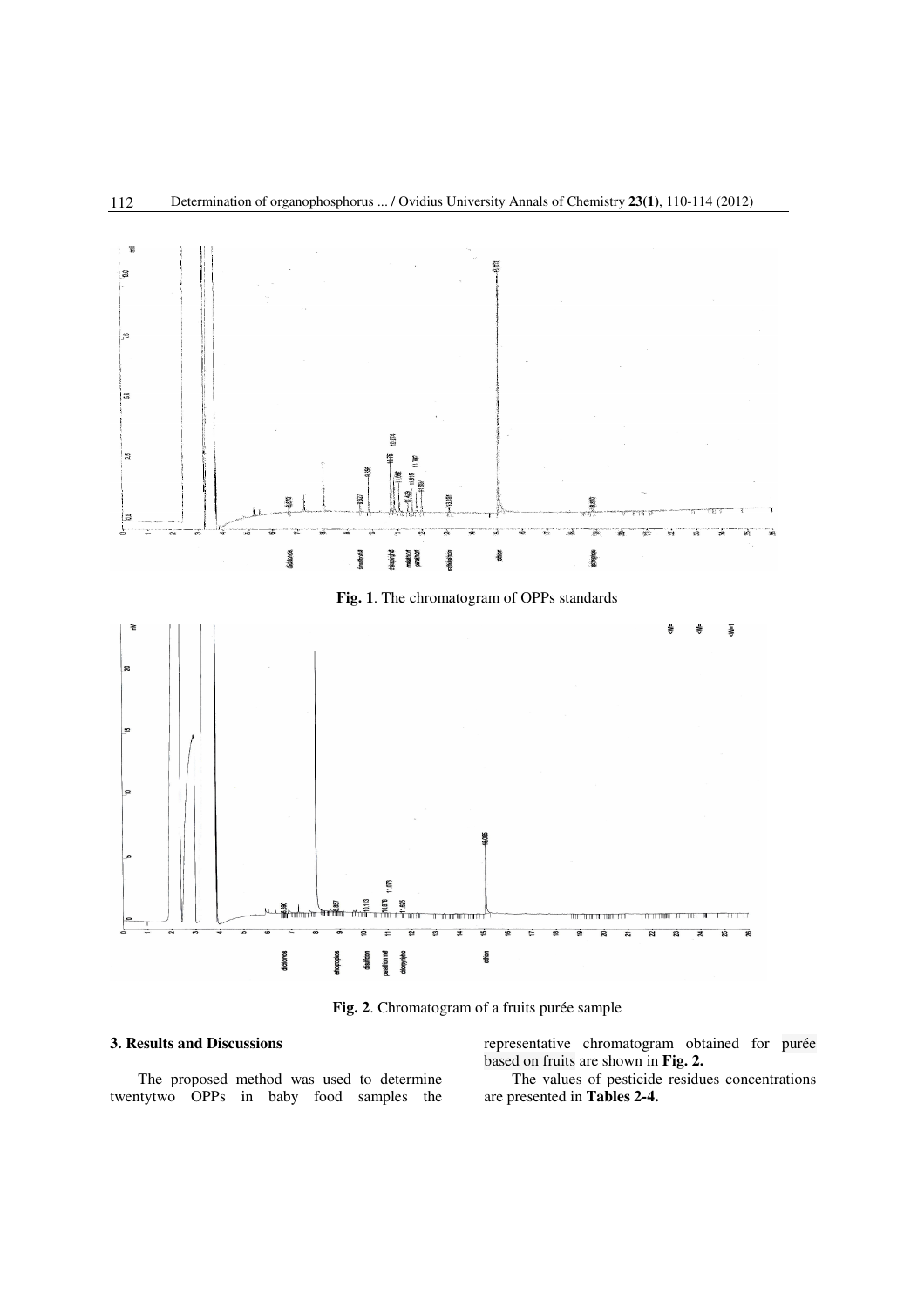**Table 2.** Concentrations of organophosphorus pesticides in vegetable and fruit purée

|                | vegetable based                                  | fruit based   |
|----------------|--------------------------------------------------|---------------|
| <b>OPPs</b>    | purée (mg/kg)                                    | purée (mg/kg) |
| Dichlorvos     | $<$ LOD                                          | $\langle$ LOD |
| Ethopropos     | $<$ LOD                                          | $<$ LOD       |
| Parathion-     | $<$ LOD                                          | $<$ LOD       |
| methyl         |                                                  |               |
| Chlorpyrifos   | $<$ LOD                                          | $<$ LOD       |
| Prothiofos     | $<$ LOD                                          | $<$ LOD       |
| Guthion        | $<$ LOD                                          | $<$ LOD       |
| o,o,o Triethyl | 0.0005                                           | 0.0028        |
| Thionazin      | $<$ LOD                                          | $<$ LOD       |
| Sulfotep       | $<$ LOD                                          | $<$ LOD       |
| Phorate        | $<$ LOD                                          | $\langle$ LOD |
| Disulfoton     | 0.0005                                           | 0.0001        |
| Parathion-     | $<$ LOD                                          | $<$ LOD       |
| ethyl          |                                                  |               |
| Ethion         | $<$ LOD                                          | $\langle$ LOD |
| Famphur        | $<$ LOD                                          | $\langle$ LOD |
| Dimethoate     | 0.0284                                           | 0.0082        |
| Diazinon       | 0.0069                                           | 0.0119        |
| Fenchlorphos   | $<$ LOD                                          | 0.0132        |
| Malathion      | $<$ LOD                                          | $<$ LOD       |
| Parathion      | $<$ LOD                                          | $\langle$ LOD |
| Pirimiphos-    | $<$ LOD                                          | 0.0156        |
| ethyl          |                                                  |               |
| Methidathion   | $<$ LOD                                          | $\langle$ LOD |
| Azinphos       | <lod< td=""><td><math>&lt;</math>LOD</td></lod<> | $<$ LOD       |

LOD – detection limit

Recent federal regulations restricting the use of some organophosphorus pesticides may have reduced the use of high-hazard pesticides.

Malathion was under detection limit, except one sample (see table 3), but this value is comparable with those encountered by Lu in processed food for babyes [12].

In 1999 the EU was introduced legislation (1999/39/EC) limits of all pesticides residues to a maximum of 0.01 mg/Kg potential found in processed cereal-based baby food [13].

|       |  |  | Table 3. Concentrations of organophosphorus     |
|-------|--|--|-------------------------------------------------|
|       |  |  | pesticides in meat-vegetable and fish-vegetable |
| purée |  |  |                                                 |

|                | meat-vegetable | fish-vegetable |
|----------------|----------------|----------------|
| <b>OPPs</b>    | based purée    | based purée    |
|                | (mg/kg)        | (mg/kg)        |
| Dichlorvos     | $<$ LOD        | 0.0031         |
| Ethopropos     | 0.0091         | $<$ LOD        |
| Parathion-     | $<$ LOD        | $<$ LOD        |
| methyl         |                |                |
| Chlorpyrifos   | $<$ LOD        | $<$ LOD        |
| Prothiofos     | 0.0113         | $<$ LOD        |
| Guthion        | 0.0085         | $<$ LOD        |
| 0,0,0 Triethyl | 0.0066         | 0.0013         |
| Thionazin      | $\sim$ LOD     | $<$ LOD        |
| Sulfotep       | 0.0006         | $<$ LOD        |
| Phorate        | $<$ LOD        | $<$ LOD        |
| Disulfoton     | $<$ LOD        | $<$ LOD        |
| Parathion-     | $<$ LOD        | $<$ LOD        |
| ethyl          |                |                |
| Ethion         | $\sim$ LOD     | $<$ LOD        |
| Famphur        | 0.0006         | $<$ LOD        |
| Dimethoate     | 0.0295         | 0.0048         |
| Diazinon       | 0.0567         | 0.0014         |
| Fenchlorphos   | 0.0644         | $<$ LOD        |
| Malathion      | 0.1027         | $<$ LOD        |
| Parathion      | $<$ LOD        | $<$ LOD        |
| Pirimiphos-    | $<$ LOD        | $<$ LOD        |
| ethyl          |                |                |
| Methidathion   | $<$ LOD        | $<$ LOD        |
| Azinphos       | $\sim$ LOD     | $<$ LOD        |

LOD – detection limit

From **Table 4** it can be observed that some analyzed phosphorus pesticides are above these maximum limits (parathion-methyl 0.0131 mg/Kg; prothiofos 0.0364 mg/Kg; dimethoate 0.046 mg/Kg; diazinon 0.1096 mg/Kg; fenchlorphos 0.1903 mg/Kg; pirimiphos-ethyl 0.0705 mg/Kg).

The EU directive for cereal based baby food [14] focuses on pesticides control or metabolites with a maximum daily accepted dose by 0.0005 mg/kg body.